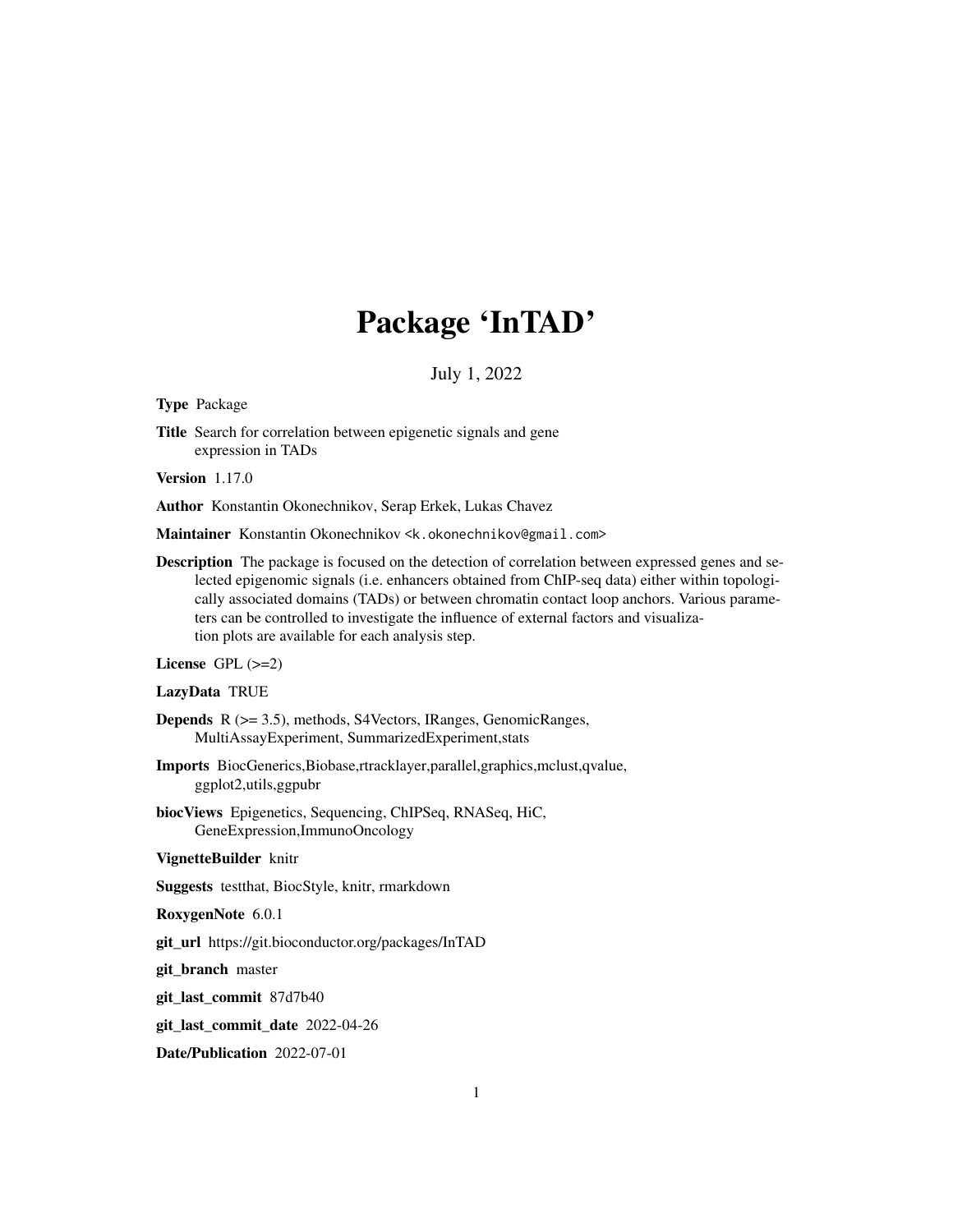## <span id="page-1-0"></span>R topics documented:

|       | 3<br>$\overline{4}$<br>$\overline{4}$<br>$\overline{5}$<br>5<br>6<br>$\overline{7}$<br>$\overline{7}$ |
|-------|-------------------------------------------------------------------------------------------------------|
|       |                                                                                                       |
|       |                                                                                                       |
|       |                                                                                                       |
|       |                                                                                                       |
|       |                                                                                                       |
|       |                                                                                                       |
|       |                                                                                                       |
|       |                                                                                                       |
|       | 8                                                                                                     |
|       | 9                                                                                                     |
|       | 9                                                                                                     |
|       |                                                                                                       |
|       |                                                                                                       |
|       |                                                                                                       |
|       |                                                                                                       |
|       |                                                                                                       |
|       |                                                                                                       |
|       |                                                                                                       |
|       |                                                                                                       |
|       |                                                                                                       |
|       |                                                                                                       |
|       |                                                                                                       |
|       |                                                                                                       |
| Index | 18                                                                                                    |

combineInTAD *Preparation for correlation analysis*

#### Description

This function combines signals and genes in inside of Topologically Associated Domains (TADs)

#### Usage

```
combineInTAD(object, tadGR, selMaxTadOvlp = TRUE, closestGene = TRUE)
```
#### Arguments

| object        | InTADSig object                                                                                                                                             |
|---------------|-------------------------------------------------------------------------------------------------------------------------------------------------------------|
| tadGR         | TAD genomic regions                                                                                                                                         |
| selMaxTadOvlp | If a signal overlaps 2 or more TADs by default only single TAD with max over-<br>lap is selected. All overlaps can be included by deactivating this option. |
| closestGene   | By default closest to TAD genes are selected based on TSS location. Deactivate<br>this option to use genes only lying within TAD.                           |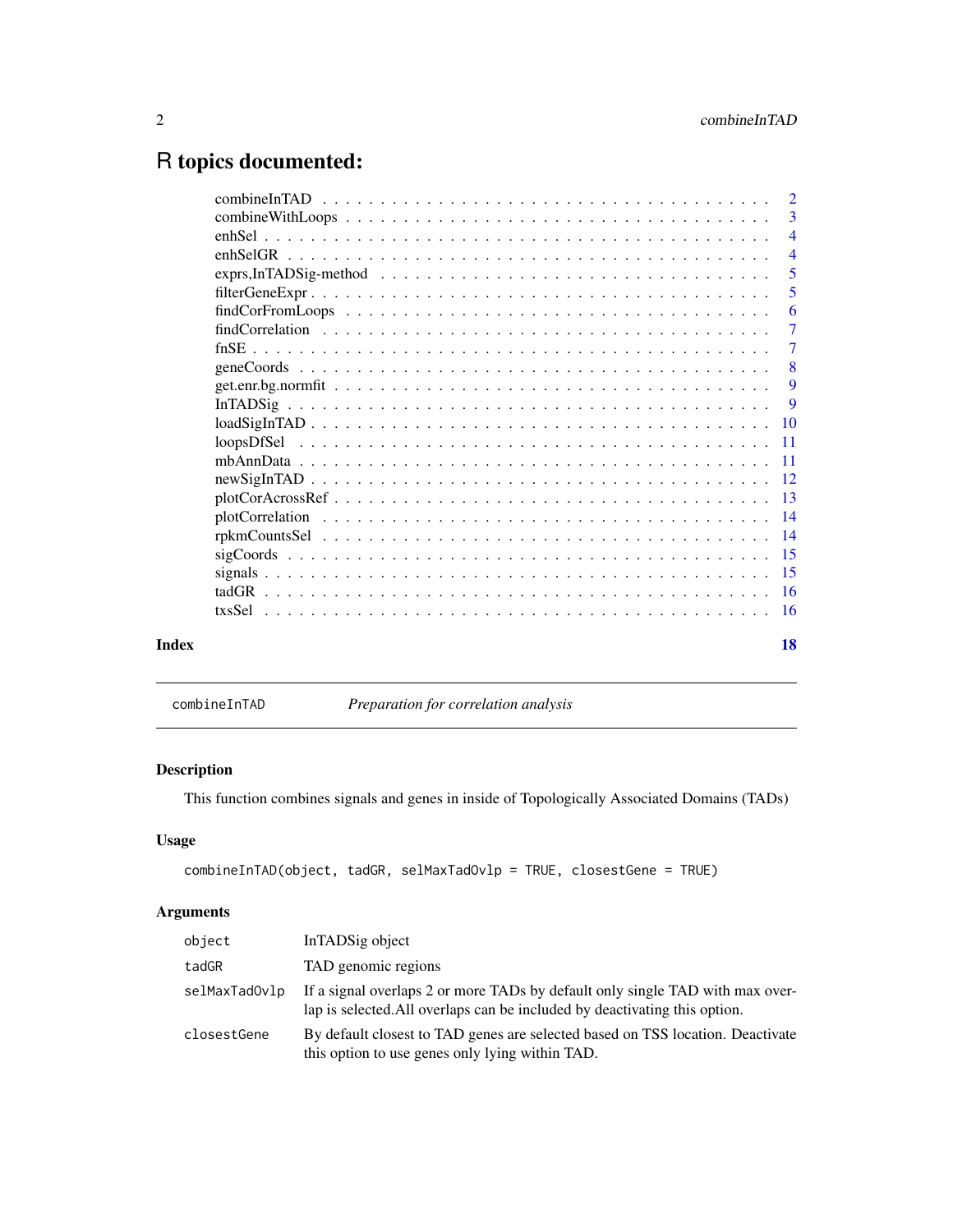#### <span id="page-2-0"></span>Details

Each signal is checked if it is lying inside of TAD. Signals out of TADs are ignored. The genomic regions reprenting gene coordiantes are converted to TSS. By default, the closest genes are assigned belonging to TAD. If this option deactivated, only those lying with TAD are collected. Result is a list of signals connected to tables with gene details.

#### Value

Updated InTADSig object containing genes connected to eash signal

#### Examples

```
# create sigInTAD object
inTadSig <- newSigInTAD(enhSel, enhSelGR, rpkmCountsSel, txsSel)
# combine signals and genes in TAD
inTadSig <- combineInTAD(inTadSig, tadGR)
```
combineWithLoops *Preparation for correlation analysis via loops*

#### Description

This function combines signals and genes based on the usage of loops obtained from HiC data analysis

#### Usage

```
combineWithLoops(object, loopsInitDf, fragmentLength = 0, tssWidth = 2000,
 extSize = 0
```
#### Arguments

| object      | InTADSig object                                                                                                                                                                                        |
|-------------|--------------------------------------------------------------------------------------------------------------------------------------------------------------------------------------------------------|
| loopsInitDf | Data frame with loops. By default 6-column format <i>(chr1,start1,end1,chr2,start2,pos2)</i><br>is expected.                                                                                           |
|             | fragmentLength In case the input format is 4-column (chr1, middlePos1, chr2, middlePos2) frag-<br>ment length should be provided to extend the corresponding loci for loop start<br>and end positions. |
| tssWidth    | The transcription start site width is used to control overlaps with loop anchor.<br>Default is 2000 base pairs.                                                                                        |
| extSize     | The loop endings can be extended upstream and downstream with provided cor-<br>responding increase size in base pairs.                                                                                 |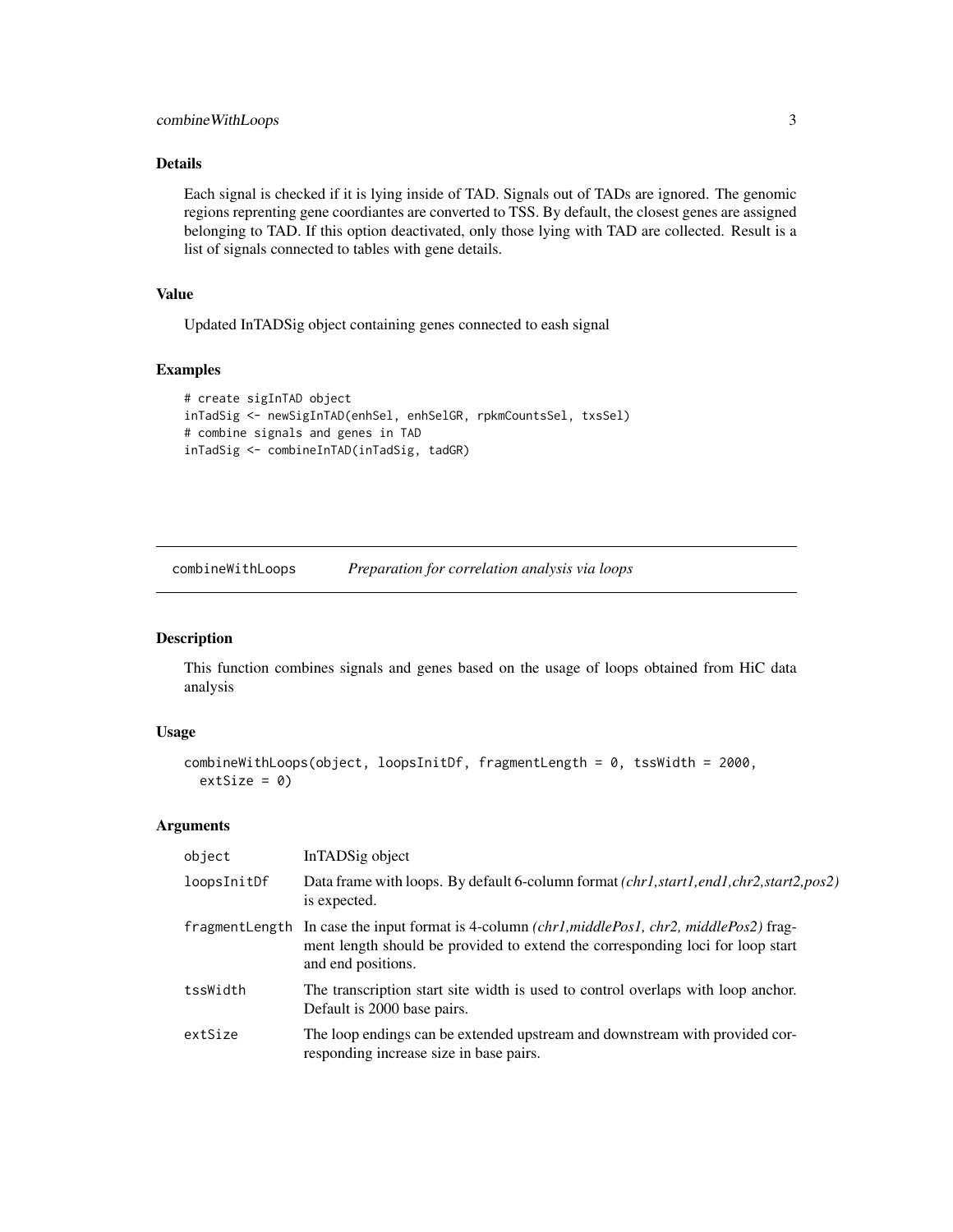#### <span id="page-3-0"></span>Details

The expected input is the loops data.frame applied to find connections of signals to genes. This data.frame could be in two formats: either *(chr1,start1,end1,chr2,start2,end2)* or *(chr1,middlePos1,chr2,middlePos2)* with fragment size.

#### Value

Updated InTADSig object containing genes connected to signals via loops

enhSel *Enhancer signals subset detected from medulloblatoma samples*

#### Description

This data.frame contains 65 selected in chr15 normalized enhancers signals subset from 25 medulloblastoma samples.

#### Usage

enhSel

#### Format

a data.frame instance

#### Value

NULL, but makes available the dataframe

enhSelGR *Genomic coordiantes of enhancer signals subet*

#### Description

This GRanges object contains the coordinates of 65 medulloblastoma enhancer signals in chr15 target region

#### Usage

enhSelGR

#### Format

a GRanges object

#### Value

NULL, but makes available the dataset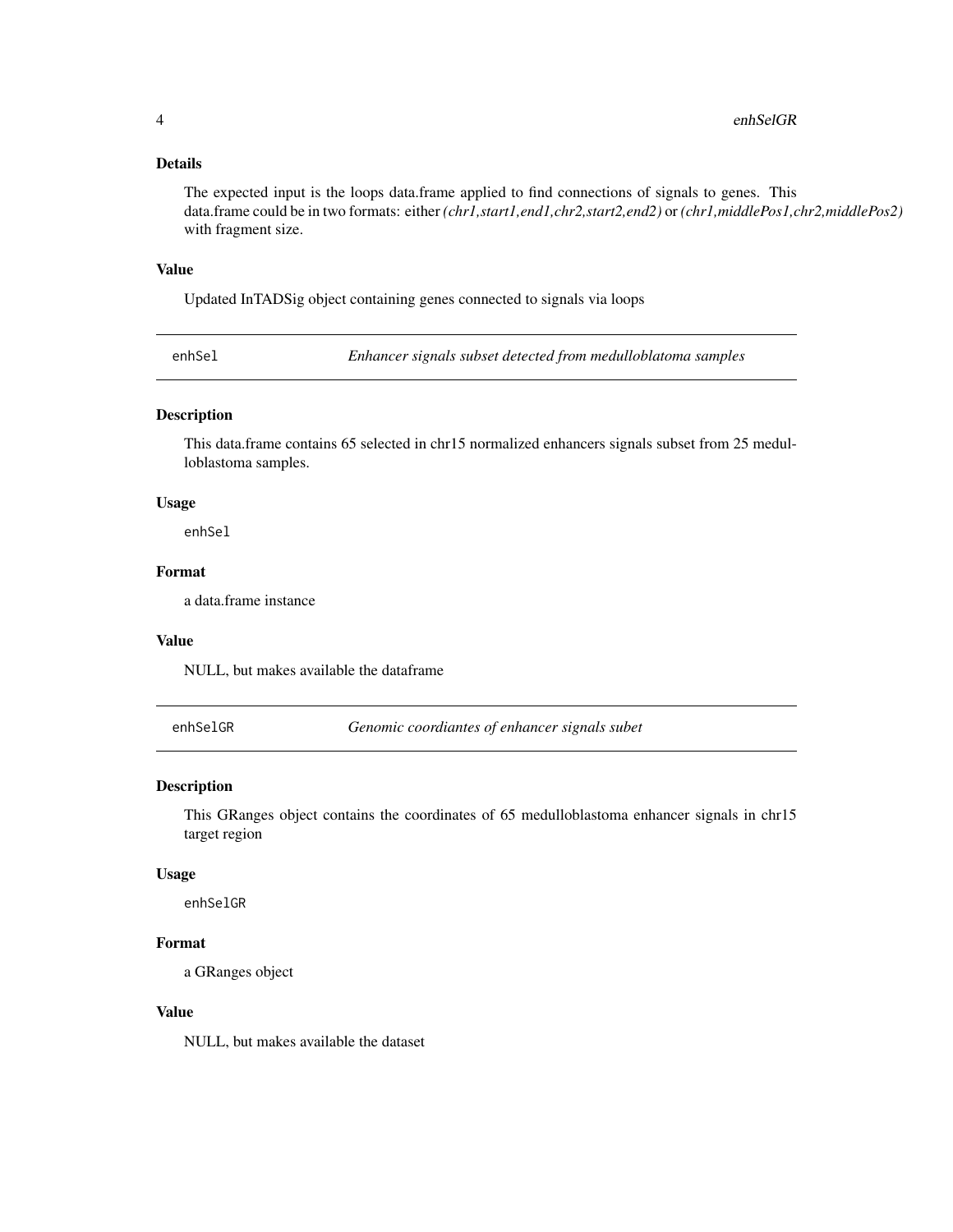<span id="page-4-0"></span>exprs,InTADSig-method *Gene expression counts table*

#### Description

This funcion returns gene expression counts table

#### Usage

```
## S4 method for signature 'InTADSig'
exprs(object)
```
#### Arguments

object InTADSig object with signals and genes

#### Value

Gene expression table

#### Examples

```
inTadSig <- newSigInTAD(enhSel, enhSelGR, rpkmCountsSel, txsSel)
head(exprs(inTadSig))
```
filterGeneExpr *Function to filter gene expression*

#### Description

This function performs filtering of gene expression counts based on various parameters

#### Usage

```
filterGeneExpr(obj, cutVal = 0, geneType = NA, checkExprDistr = FALSE,
 plotExprDistr = FALSE)
```
#### Arguments

| obi      | InTADSig object                                                                                  |
|----------|--------------------------------------------------------------------------------------------------|
| cutVal   | Exclude genes that have max expression less or equal to this value in all samples.<br>Default: 0 |
| geneType | Type of gene to select for filtering <i>i.e.</i> "protein_coding". Default:NA                    |
|          | checkExprDistr Adjust cutVal based on gene expression distribution                               |
|          | plotExprDistr Perform visualziation of the distribution                                          |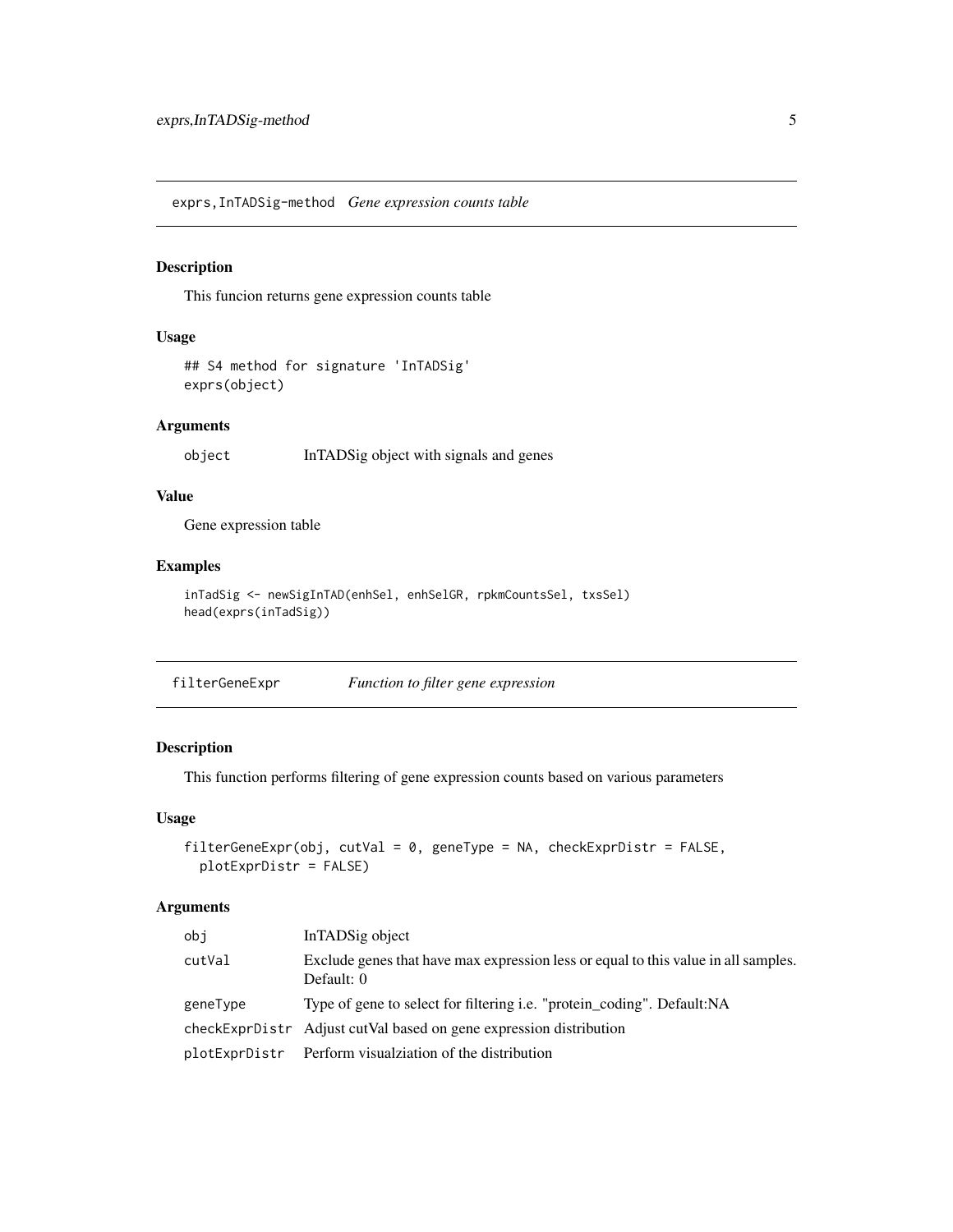#### <span id="page-5-0"></span>Details

The function allows to stabilize the functional activity of the genes. By default all not expressed genes are filtered. It is also possible to set type of gene to take into account i.e. "protein\_coding" only. This option requires additional metadata column "transcript\_type". Also, special filtering option based on mclust library allows to analyze distribution of counts and adjust the cut value to exclude low expressed genes.

#### Value

InTADSig object with filtered counts table

#### Examples

```
## perform analysis on test data
inTadSig <- newSigInTAD(enhSel, enhSelGR, rpkmCountsSel, txsSel)
## default filtering
inTadSig <- filterGeneExpr(inTadSig)
## filter based on gene type
inTadSig <- filterGeneExpr(inTadSig, geneType = "protein_coding")
```
findCorFromLoops *Function to perfrom correlation analysis via loops.*

#### Description

This function combines genes and signals using obtained loop connections.

#### Usage

```
findCorFromLoops(object, method = "pearson", adj.pval = FALSE)
```
#### Arguments

| object   | In TADS ig object with signals and genes combined via loops    |
|----------|----------------------------------------------------------------|
| method   | Correlation method: "pearson" (default), "kendall", "spearman" |
| adj.pval | Perform p-value adjsutment and include q-values in result      |

#### Value

A table with correlation values for signal-gene pairs including correlation p-value and euclidian distance.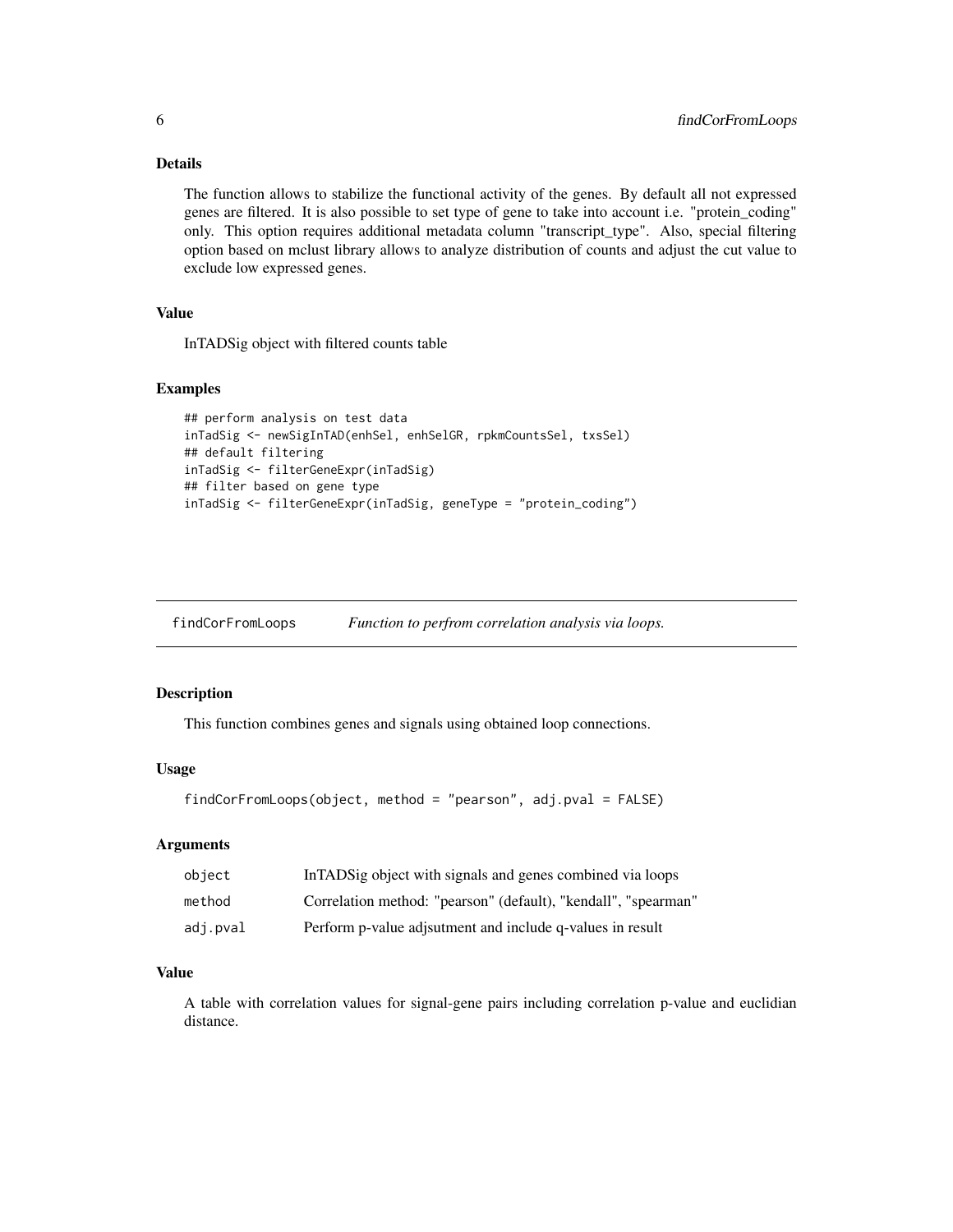<span id="page-6-0"></span>

This function combines genes and signals in inside of TADs

#### Usage

```
findCorrelation(object, method = "pearson", adj.pval = FALSE,
 plot.proportions = FALSE)
```
#### Arguments

| object           | In TADS ig object with signals and genes combined in TADS      |  |
|------------------|----------------------------------------------------------------|--|
| method           | Correlation method: "pearson" (default), "kendall", "spearman" |  |
| adj.pval         | Perform p-value adjsutment and include q-values in result      |  |
| plot.proportions |                                                                |  |
|                  | Plot proportions of signals and genes in correlation           |  |

#### Value

A table with correlation values for signal-gene pairs including correlation p-value, euclidian distance and rank.

#### Examples

```
## perform analysis on test data
inTadSig <- newSigInTAD(enhSel, enhSelGR, rpkmCountsSel, txsSel)
inTadSig <- filterGeneExpr(inTadSig, geneType = "protein_coding")
inTadSig <- combineInTAD(inTadSig, tadGR)
corData <- findCorrelation(inTadSig, method="pearson")
```

|  | ۰. |
|--|----|
|  | ۰. |

 $F$ *Preparation for correlation analysis for a signal* 

#### Description

This function collects all genes for signal genomic region inside of Topologically Associated Domains (TADs)

#### Usage

fnSE(id, sigList, tadGR, tss, pickMaxOvlp, nearestTad)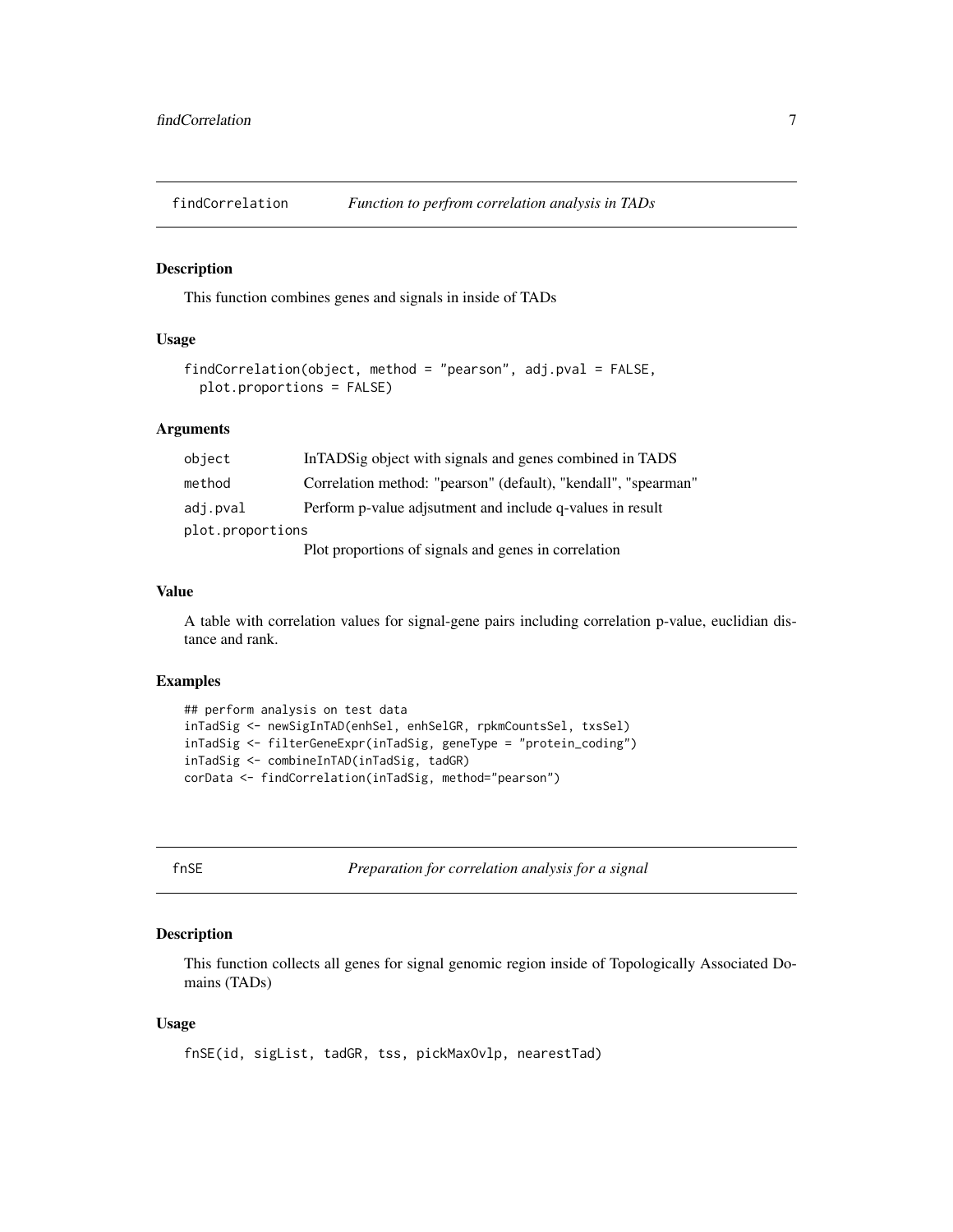#### <span id="page-7-0"></span>Arguments

| id          | Id of signal from the list                    |
|-------------|-----------------------------------------------|
| sigList     | List of signal GRs and their names            |
| tadGR       | TAD genomic regions                           |
| tss         | Gene transcription start sites                |
| pickMaxOvlp | Use TAD with max overlap                      |
| nearestTad  | The table listing TADs nearest to each TSS #' |

#### Details

The signal is checked if it is lying inside of TAD. Then all genes in this TAD are collected.

#### Value

Data.frame containing genes connected to signal

geneCoords *Gene coords GRanges*

#### Description

This funcion returns the gene GRanges

#### Usage

```
geneCoords(object)
```
## S4 method for signature 'InTADSig' geneCoords(object)

#### Arguments

object InTADSig object with signals and genes

#### Value

Gene GRanges

```
inTadSig <- newSigInTAD(enhSel, enhSelGR, rpkmCountsSel, txsSel)
head(geneCoords(inTadSig))
```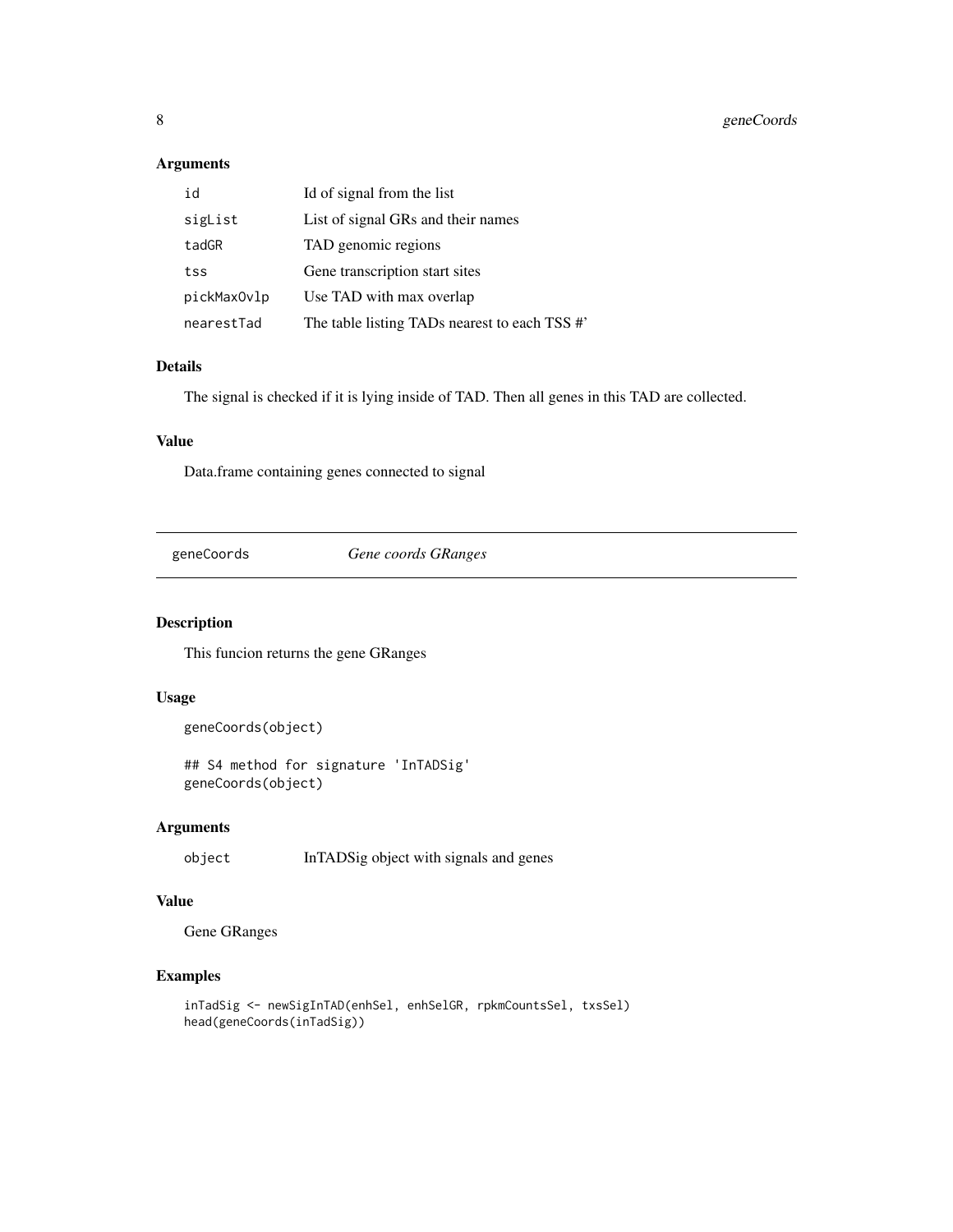<span id="page-8-0"></span>get.enr.bg.normfit *Function to estimate gene expression*

#### Description

This function uses mclust package to analyze gene expression distribution

#### Usage

```
get.enr.bg.normfit(x)
```
#### **Arguments**

x Full gene expression vector

#### Details

The function adjust filtering cut value based on mclust library to exclude low expressed genes. It is a part of filtering procedure.

#### Value

Distribution properties: mean and std

InTADSig *The InTADSig Class*

#### Description

The InTADSig object stores signals and gene expression data for the samples.

#### Details

It uses MultiAssayExperiment object to store information. Key slots to access are listed below.

#### Slots

sigMAE: "MultiAssayExperiment", MultiAssayExperiment object containg signals and gene counts signalConnections: "list", The list of signals representing gene data frames in the same TAD loopsDf: "data.frame", The data.frame containing details of provided input loops loopConnections: "list", The list of connections between signals and genes via loops ncore: "numeric", Number of cores to use for parallel computing #'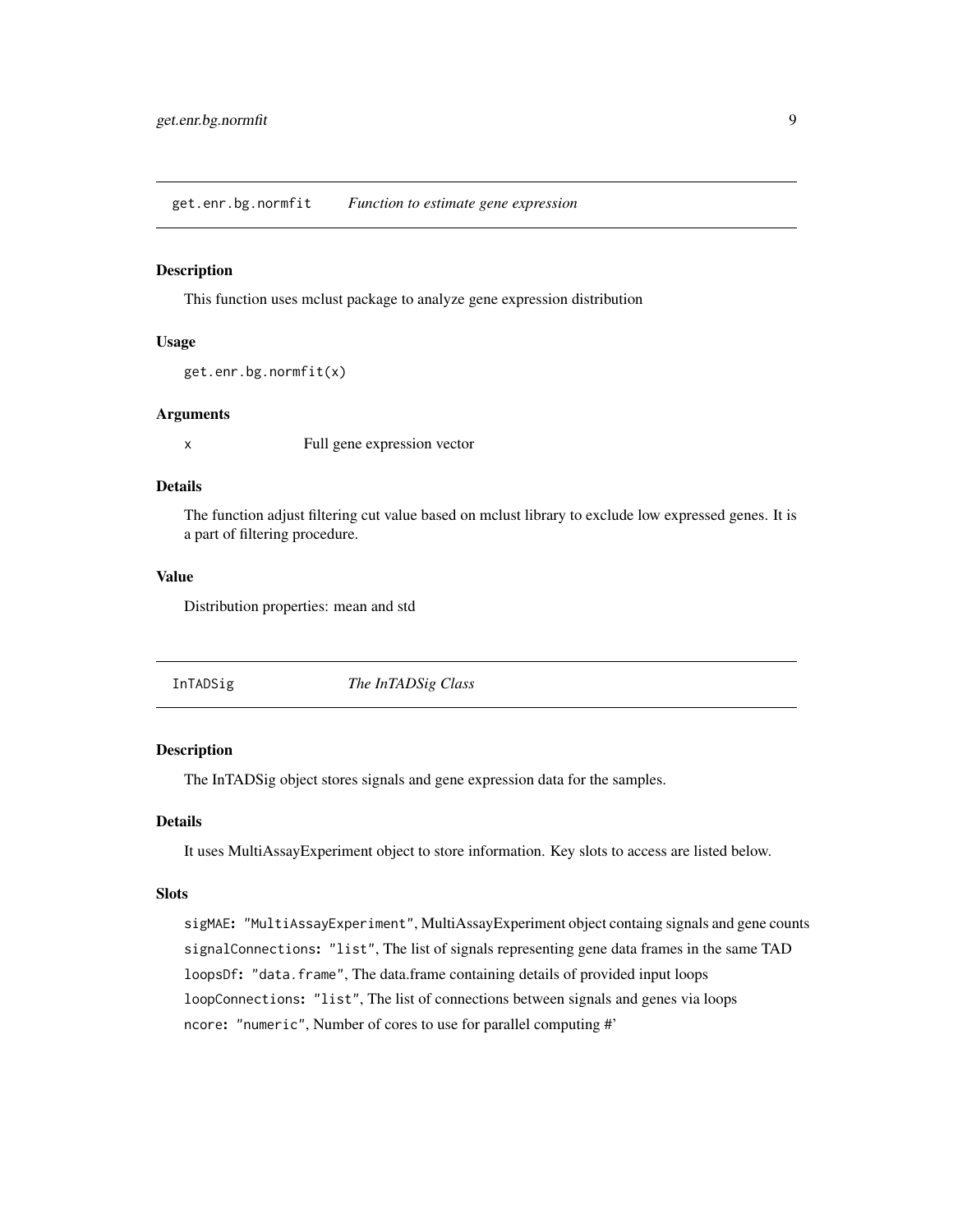<span id="page-9-0"></span>

The fuction loads the data tables to create an object that contains the signals and gene expression data.frames along with their genomic coordinates for further processing.

#### Usage

```
loadSigInTAD(signalsFile, countsFile, gtfFile, annFile = "",
 performLog = TRUE, logExprsOffset = 1, ncores = 1)
```
#### Arguments

| signalsFile | Tab-seprated data table containg signals and their coordinates as row.names                |
|-------------|--------------------------------------------------------------------------------------------|
| countsFile  | Tab-seprated counts table                                                                  |
| gtfFile     | GTF file containing all gene coordinates                                                   |
| annFile     | Tab-delimited phenotype annotation of samples                                              |
| performLog  | Perform log2 convertion of expression values. Default: TRUE.                               |
|             | $logExpressOffset$ Offset x for $log2$ gene expression i.e. $log2$ (value + x). Default: 1 |
| ncores      | Number of cores to use for parallel computing                                              |

#### Details

The function loads data from input files and creates object that stores matrices of signals and gene expression values along with coordiantes. The samples order and names of columns should match in both tables. It is expected that gene ids are applied in the validation of counts table.

#### Value

Novel InTADSig object

```
# create sigInTAD object
inTadSig <- newSigInTAD(enhSel, enhSelGR, rpkmCountsSel, txsSel)
```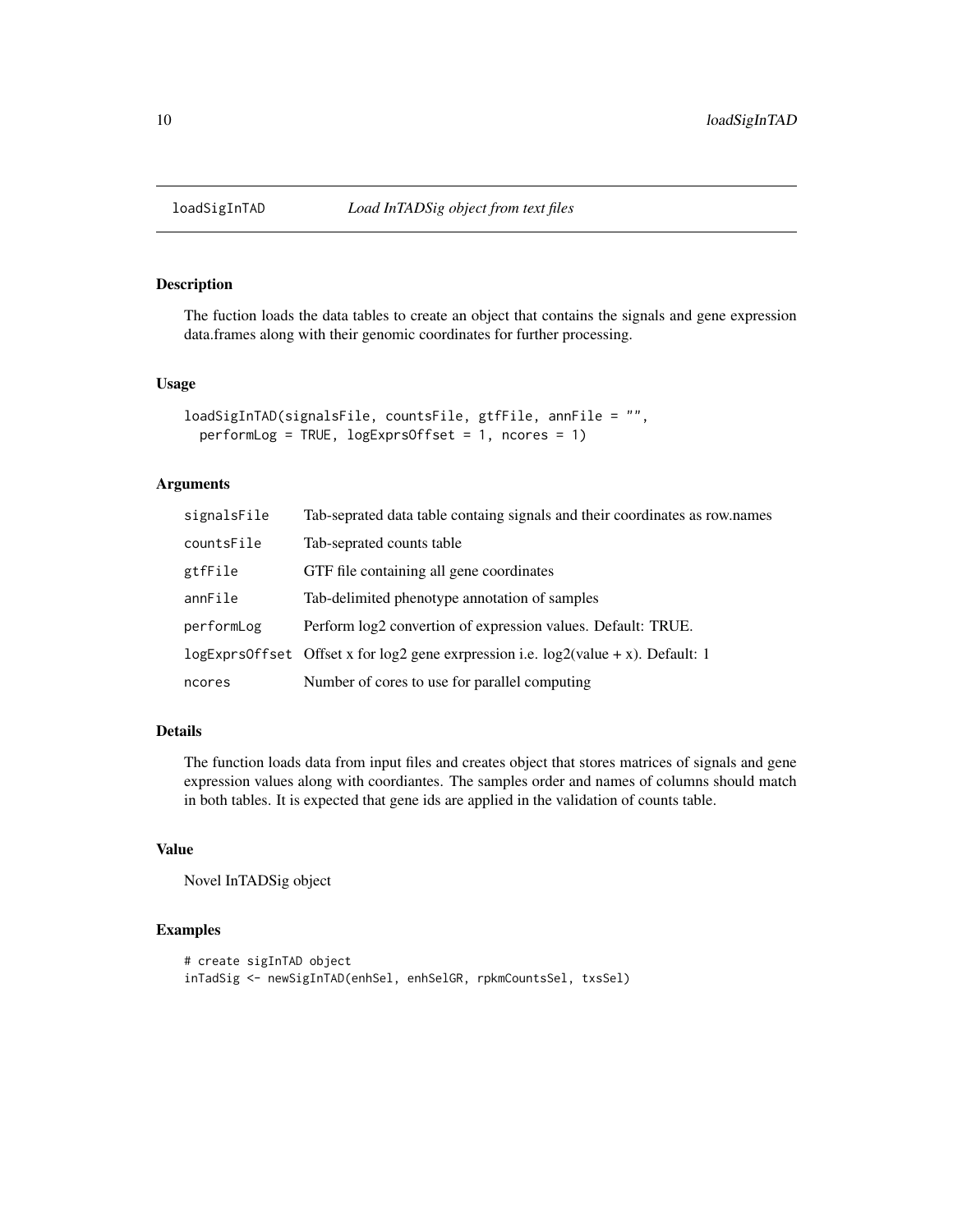<span id="page-10-0"></span>

The table contains genomic coordinates of chromatin loops in 6-column format derived from IMR90 cell line (focus : chr15)

#### Usage

loopsDfSel

#### Format

a data.frame object

#### Value

NULL, but makes available the dataset

mbAnnData *Data frame containing information about samples*

#### Description

The table includes additional informaiton about MB tumour samples (subgroup, gender, age, histology and M.Stage)

#### Usage

mbAnnData

#### Format

a data.frame object

#### Value

NULL, but makes available the dataset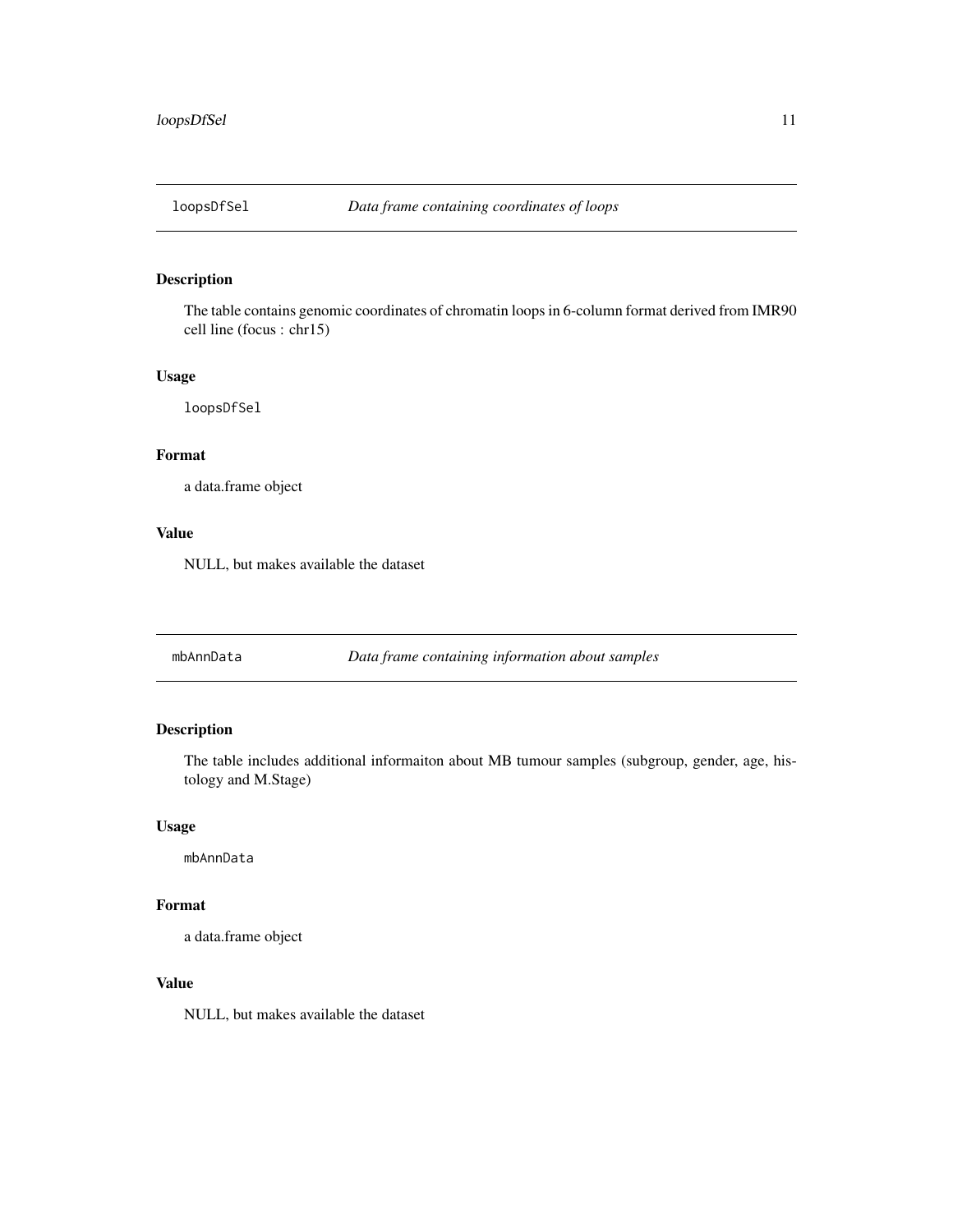<span id="page-11-0"></span>

The fuction generates an object that contains the signals and gene expression data.frames along with their genomic coordinates for further processing.

#### Usage

```
newSigInTAD(signalData = NULL, signalRegions = NULL, countsData = NULL,
  geneRegions = NULL, sampleInfo = NULL, performLog = TRUE,
  logExprsOffset = 1, ncores = 1)
```
#### Arguments

| signalData    | data frame containing signals                                                               |
|---------------|---------------------------------------------------------------------------------------------|
| signalRegions | genomic regions of the signals                                                              |
| countsData    | data matrix containing count expression values                                              |
| geneRegions   | gene coordiantes                                                                            |
| sampleInfo    | data frame containing additional sample info                                                |
| performLog    | Perform log2 convertion of expression values. Default: TRUE.                                |
|               | $logExpressOffset$ Offset x for $log2$ gene exrpression i.e. $log2(value + x)$ . Default: 1 |
| ncores        | Number of cores to use for parallel computing                                               |

#### Details

InTADSig object stores matrices of signals and gene expression values along with coordinates. The order of samples and names of columns should match in both datasets. For gene coordinates GRanges "gene\_id" and "gene\_name" are required in metadata. These are typical markers of genes in GTF anntotation format.

#### Value

Novel InTADSig object

```
## create sigInTAD object
inTadSig <- newSigInTAD(enhSel, enhSelGR, rpkmCountsSel, txsSel)
```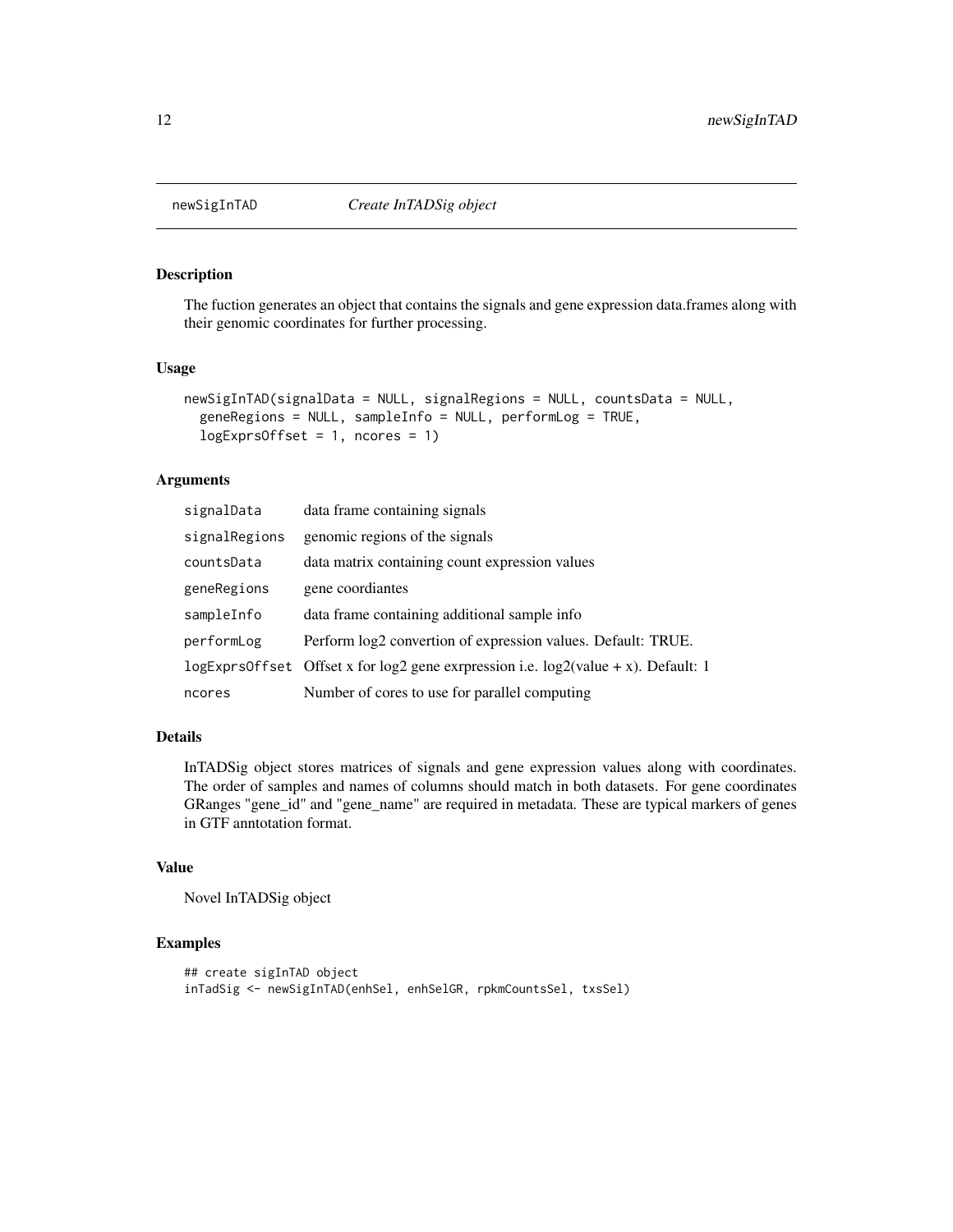<span id="page-12-0"></span>plotCorAcrossRef *Function to plot correlation across genome*

#### Description

This function creates a plot of correlation strength in target genomic region from the result table. The X-coordinates represent signals, Y-coords represent genes, while each dot represents -log10(Pvalue) from correlation test. Additionallly all TAD boundaries can be visualized.

#### Usage

```
plotCorAcrossRef(obj, corRes, targetRegion, showCorVals = FALSE,
  symmetric = FALSE, tads = NULL)
```
#### Arguments

| obj          | In TADS ig object with signals and genes combined in TADS                                                       |
|--------------|-----------------------------------------------------------------------------------------------------------------|
| corRes       | Correlation result table created by function findCorrelation()                                                  |
| targetRegion | Target genomic region visualise.                                                                                |
| showCorVals  | Use this option to visualize postive correlation values instead of correlation<br>strength                      |
| symmetric    | Activate mirrow symmetry for gene-signal connections                                                            |
| tads         | TAD regions to visualize. By default only TADs persent in correlation result<br>table are applied (NULL value). |

#### Value

A ggplot object for visualization or customization.

```
inTadSig <- newSigInTAD(enhSel, enhSelGR, rpkmCountsSel, txsSel)
inTadSig <- combineInTAD(inTadSig, tadGR)
corData <- findCorrelation(inTadSig, method="pearson")
plotCorAcrossRef(inTadSig,corData,GRanges("chr15:25000000-28000000"))
```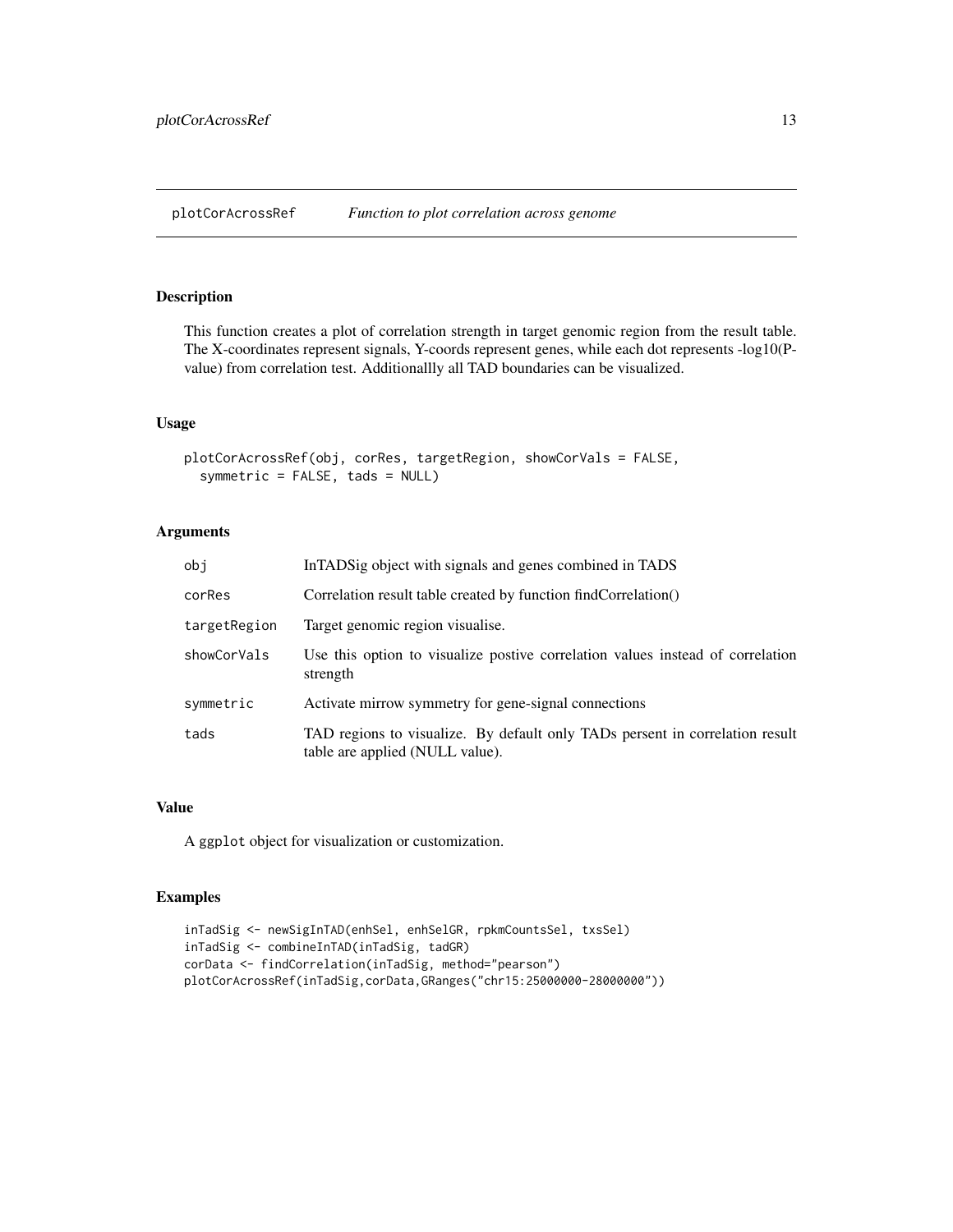<span id="page-13-0"></span>plotCorrelation *Function to plot correlation*

#### Description

This function creates a plot of selected pair signal-gene

#### Usage

```
plotCorrelation(obj, sId, geneName, xLabel = "Gene expression",
 yLabel = "Signal enrichment", colByPhenotype = "",
 corMethod = "pearson")
```
#### Arguments

| obj            | In TADS ig object with signals and genes combined in TADS                |
|----------------|--------------------------------------------------------------------------|
| sId            | Signal id based on genomic coordantes <i>i.e.</i> "chr:start-end"        |
| geneName       | Gene name to select. Based on "gene_name" attribute.                     |
| xLabel         | The label to mark signal X-axis. Default: "Gene expression"              |
| vLabel         | The label to mark signal Y-axis. Default: "Signal enrichment"            |
| colByPhenotype | The pheno data column <i>i.e.</i> tumour type that can be use for colour |
| corMethod      | Correlation method. Default: Pearson                                     |

#### Value

A ggplot object for visualization or customization.

#### Examples

```
inTadSig <- newSigInTAD(enhSel, enhSelGR, rpkmCountsSel, txsSel)
inTadSig <- combineInTAD(inTadSig, tadGR)
plotCorrelation(inTadSig, "chr15:26372163-26398073", "GABRA5")
```

| Gene expression subset from medulloblastoma samples<br>rpkmCountsSel |
|----------------------------------------------------------------------|
|----------------------------------------------------------------------|

#### Description

This data.frame contains RPKM gene expression values from chr15 for subset from 25 medulluoblastoma samples.

#### Usage

rpkmCountsSel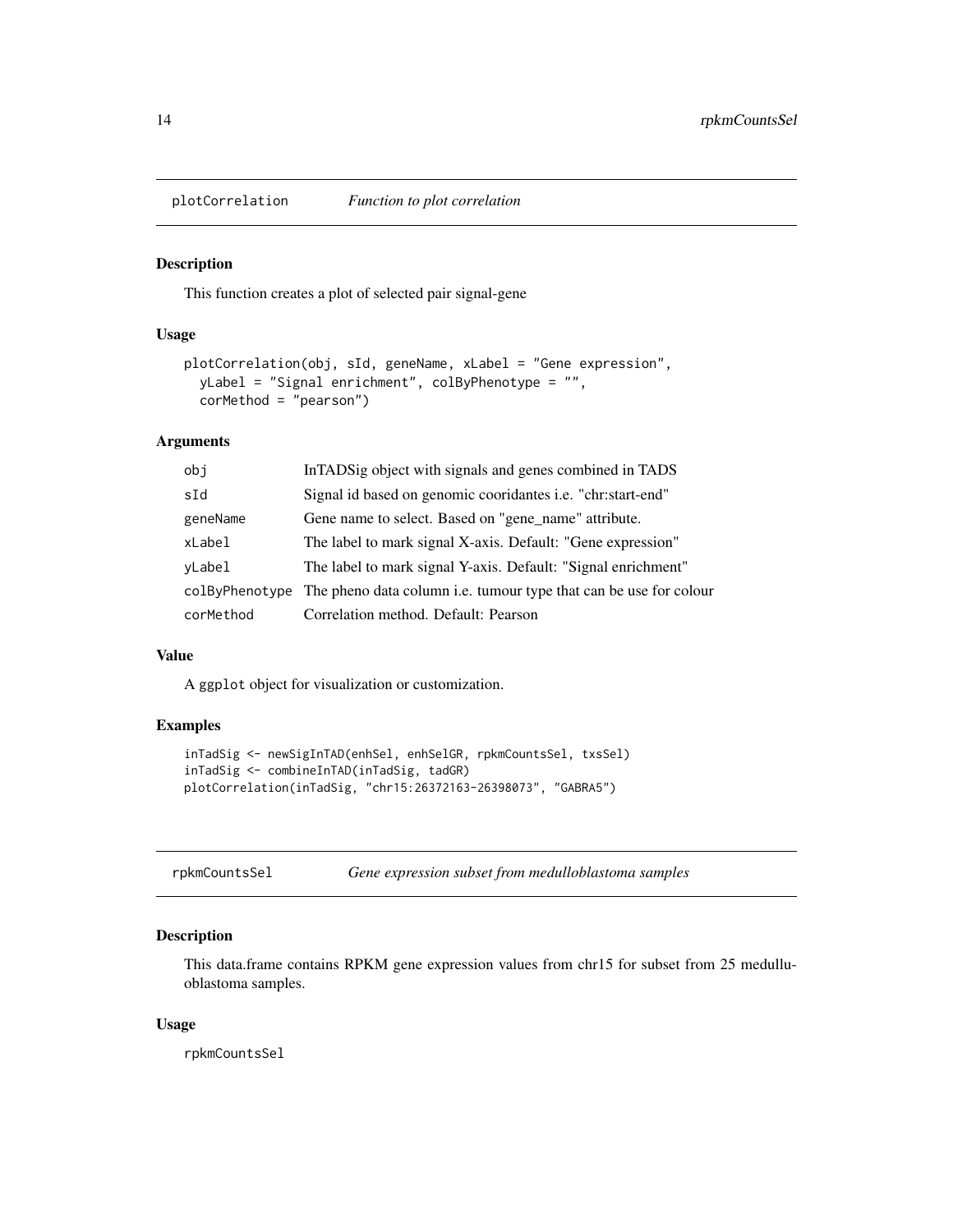#### <span id="page-14-0"></span>sigCoords 15

#### Format

a data.frame instance

#### Value

NULL, but makes available the dataframe

sigCoords *Signal coords GRanges*

#### Description

This funcion returns the signal GRanges

#### Usage

```
sigCoords(object)
```

```
## S4 method for signature 'InTADSig'
sigCoords(object)
```
#### Arguments

```
object InTADSig object with signals and genes
```
#### Value

Signal GRanges

#### Examples

```
inTadSig <- newSigInTAD(enhSel, enhSelGR, rpkmCountsSel, txsSel)
head(sigCoords(inTadSig))
```
signals *Signal values table*

#### Description

This funcion returns the signal values table

#### Usage

```
signals(object)
## S4 method for signature 'InTADSig'
signals(object)
```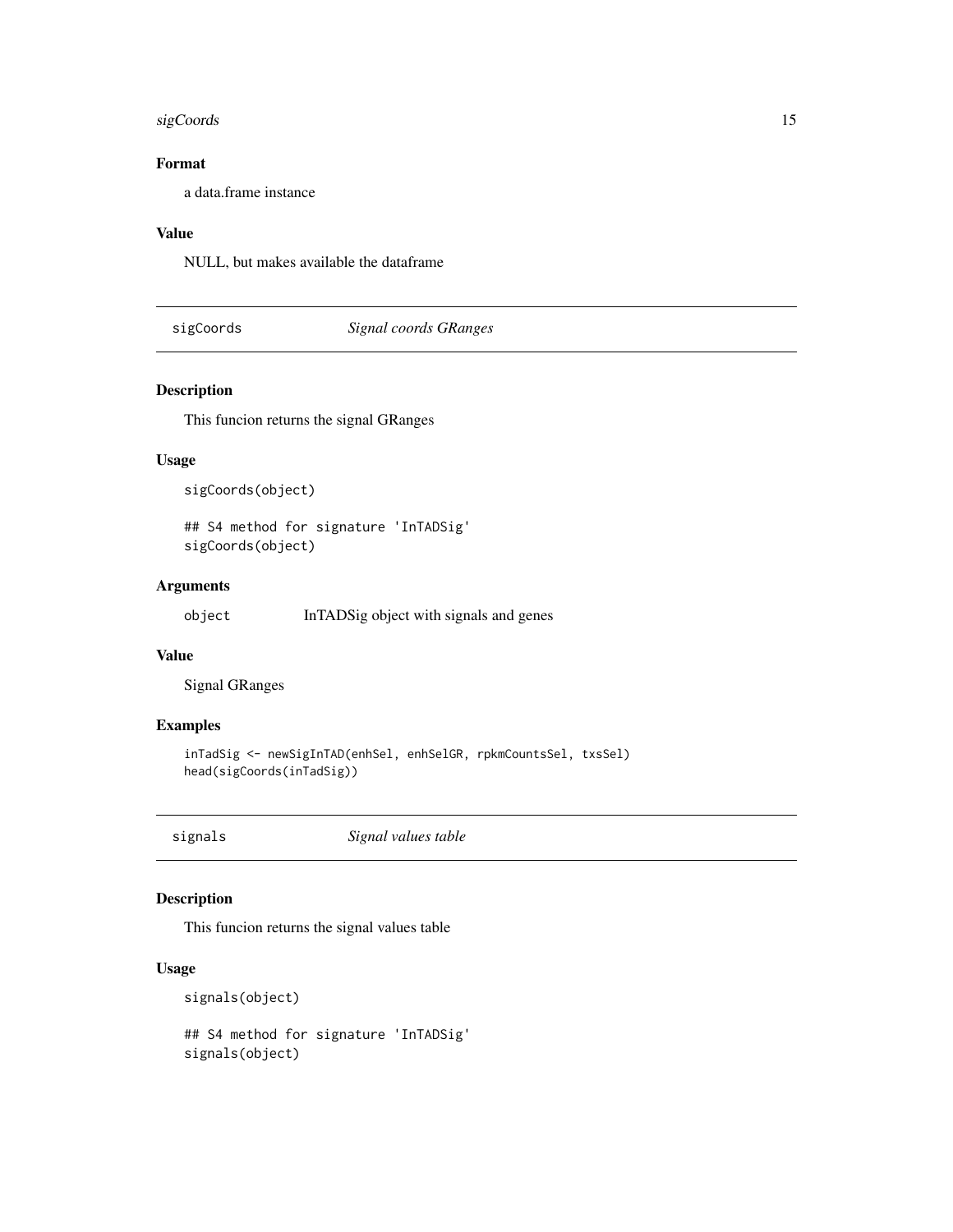#### <span id="page-15-0"></span>Arguments

object InTADSig object with signals and genes

#### Value

Signals table

#### Examples

```
inTadSig <- newSigInTAD(enhSel, enhSelGR, rpkmCountsSel, txsSel)
head(signals(inTadSig))
```
tadGR *Genomic coordiantes of topologically associated domains*

#### Description

This GRanges object contains the coordinates of TADs revealed from IMR90 cell line (extracted from 0-indexed .bed file)

#### Usage

tadGR

#### Format

a GRanges object

#### Value

NULL, but makes available the dataset

txsSel *Genomic coordiantes of genes subset*

#### Description

This GRanges object contains the coordinates of genes subset from chr15

#### Usage

txsSel

#### Format

a GRanges object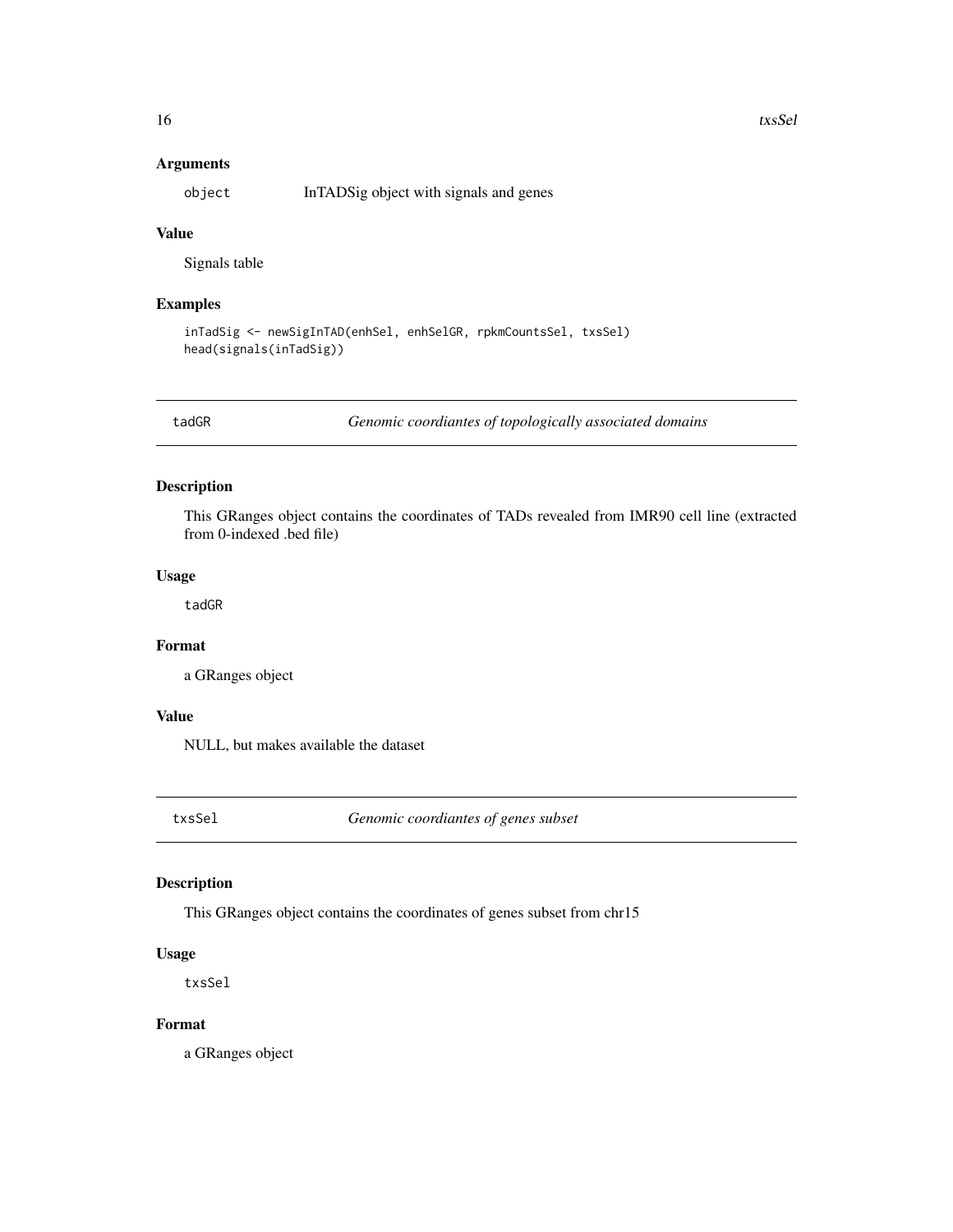txsSel 17

### Value

NULL, but makes avaialbe the dataset